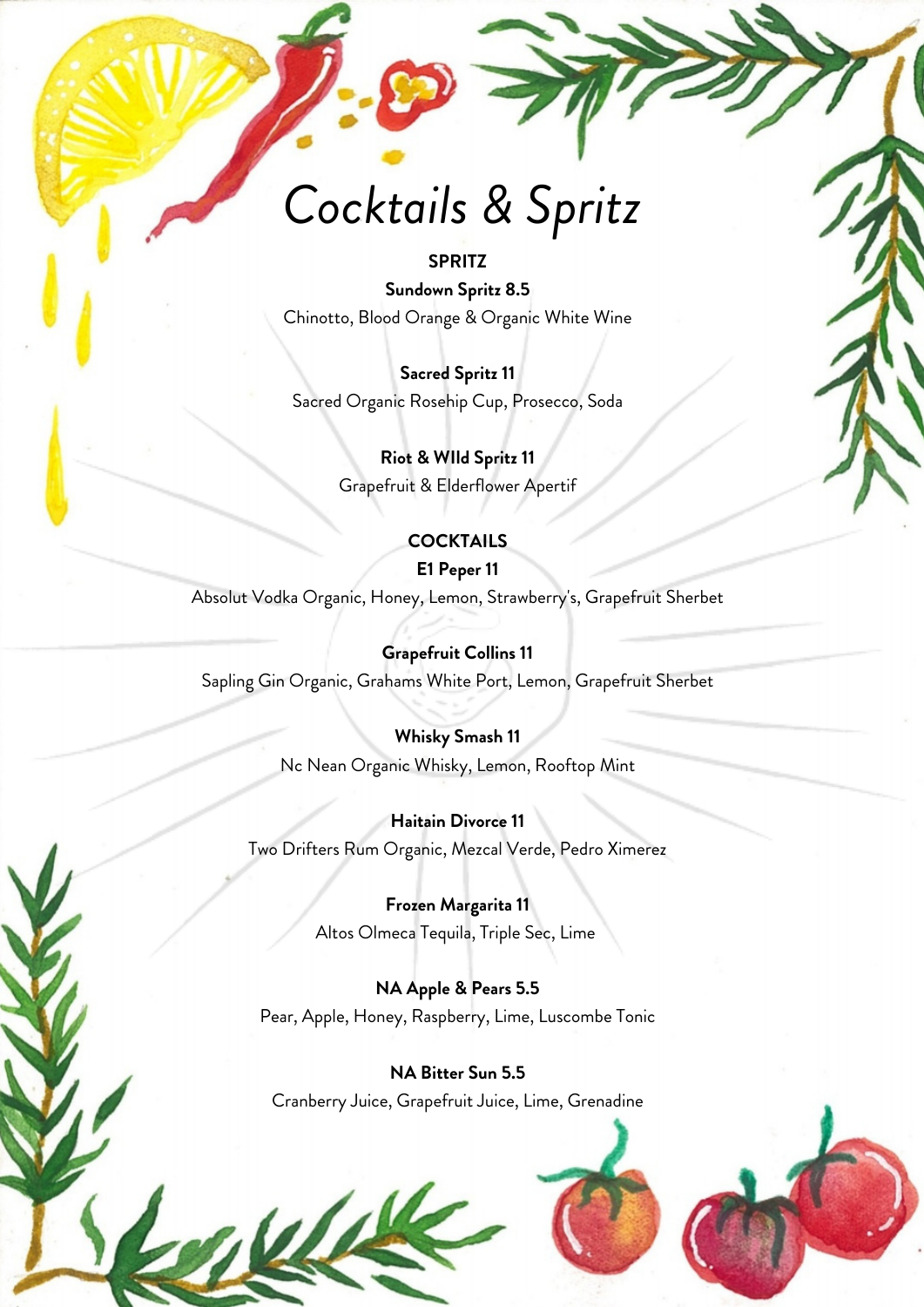# Draught



Yes, we sell draft now.





Purity Session IPA 

### **BOTTLED BEERS AND CIDERS**

 $\mu$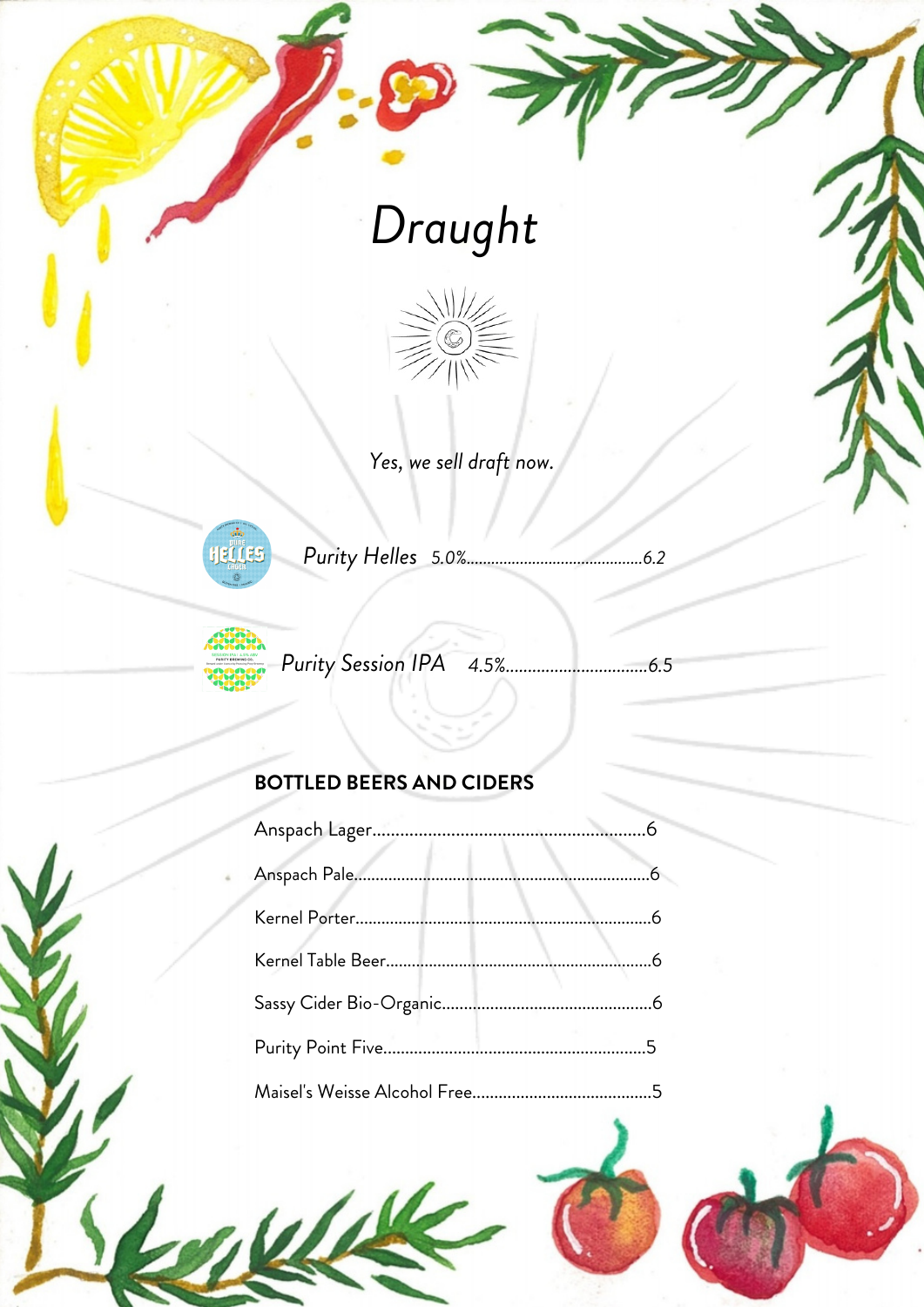### **CULPEPER**



## *WINE LIST*

*We love our wines.*

*The wines on this list are sourced from small artisan growers who work sustainably, organically biodynamically.*

*Their work starts in the vineyard where they refuse to use any sort of chemical, pesticide or fungicide in the vines.*

*Horses, goats and chickens are often part of the vines life. The grapes are then selected carefully by hand and fermented without adding or removing anything during the winemaking process.*

> *It's basically a fermented grape juice. That's all. And we hope you enjoy them too.*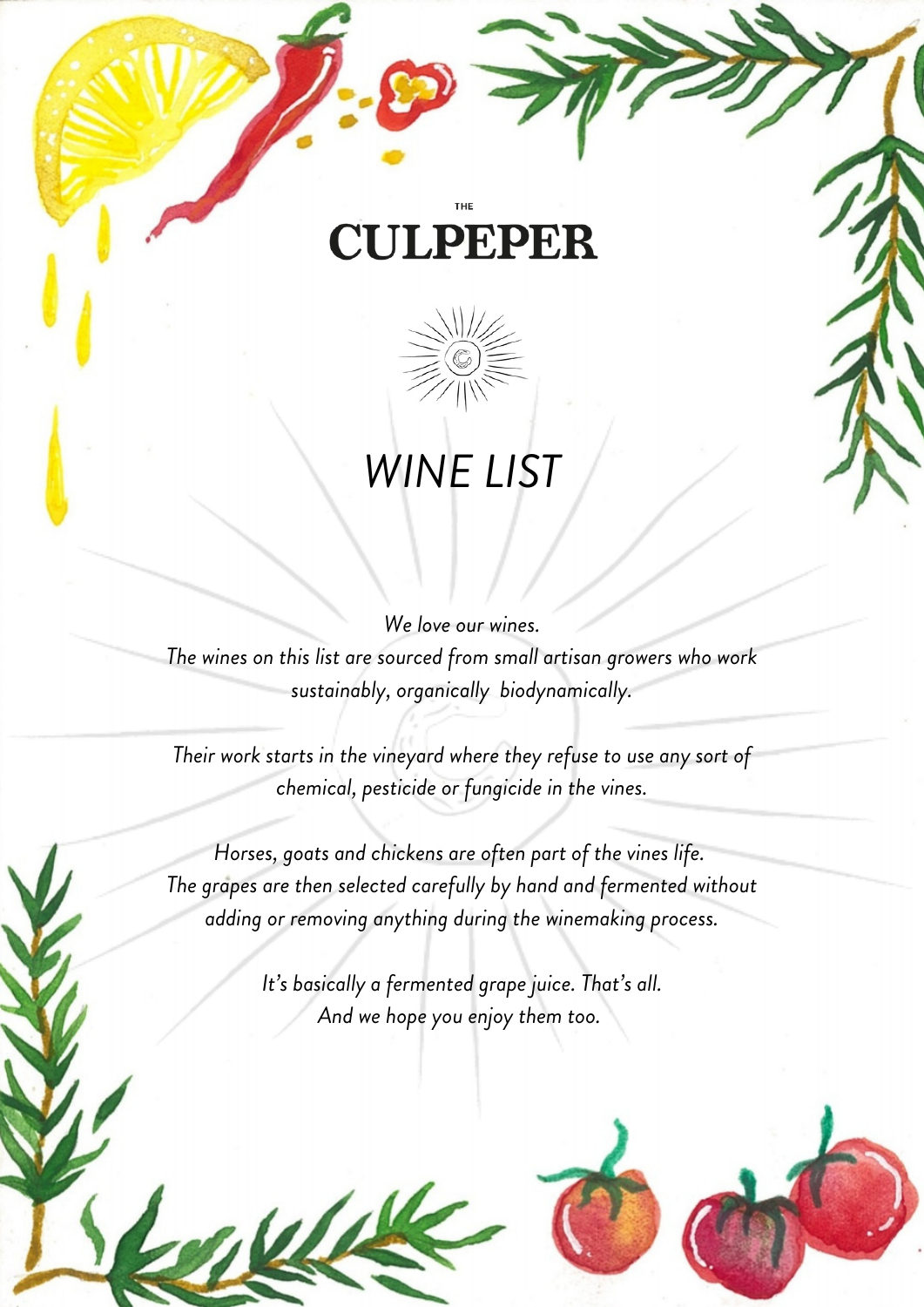

*BY THE GLASS*

| <b>WHITE</b>                                                                                                                            | 125ml | <b>Bottle</b> |
|-----------------------------------------------------------------------------------------------------------------------------------------|-------|---------------|
| 2020 Vulcano Bianco, Turi Marino - Pachino, Sicily<br>Inzolia & Moscato Bianco                                                          | 7     | 35            |
|                                                                                                                                         |       |               |
| 2020 Azimut Blanc, Assis Suriol - Penedes, Catalunya<br>Macabeu, Garnatxa & Malvasia de Sitges, Xarel-lo,                               | 7.5   | 37            |
| 2018/19 Lluerna, Amos Bañeres & Alex Ruiz - Penedes, Catalunys<br>Xarel-lo                                                              | 8.5   | 42            |
| <b>ROSÉ</b><br>2020 Aubigue Rosé, Yves, Christelle and JAcques - Provenace, France 7.5<br>Cinsault, Grenache, Syrah, Cabernet Sauvignon |       | 40            |
|                                                                                                                                         |       |               |
| <b>RED</b>                                                                                                                              |       |               |
| 2020 Vulcano Chiaro, Turi Marino - Pachino, Sicily<br>Frappato (This wine can come served chilled)                                      |       | 35            |
| 2020 Diem Bordeaux, Hélène Barrault - Bordeaux, France<br>Merlot                                                                        | 7.5   | 38            |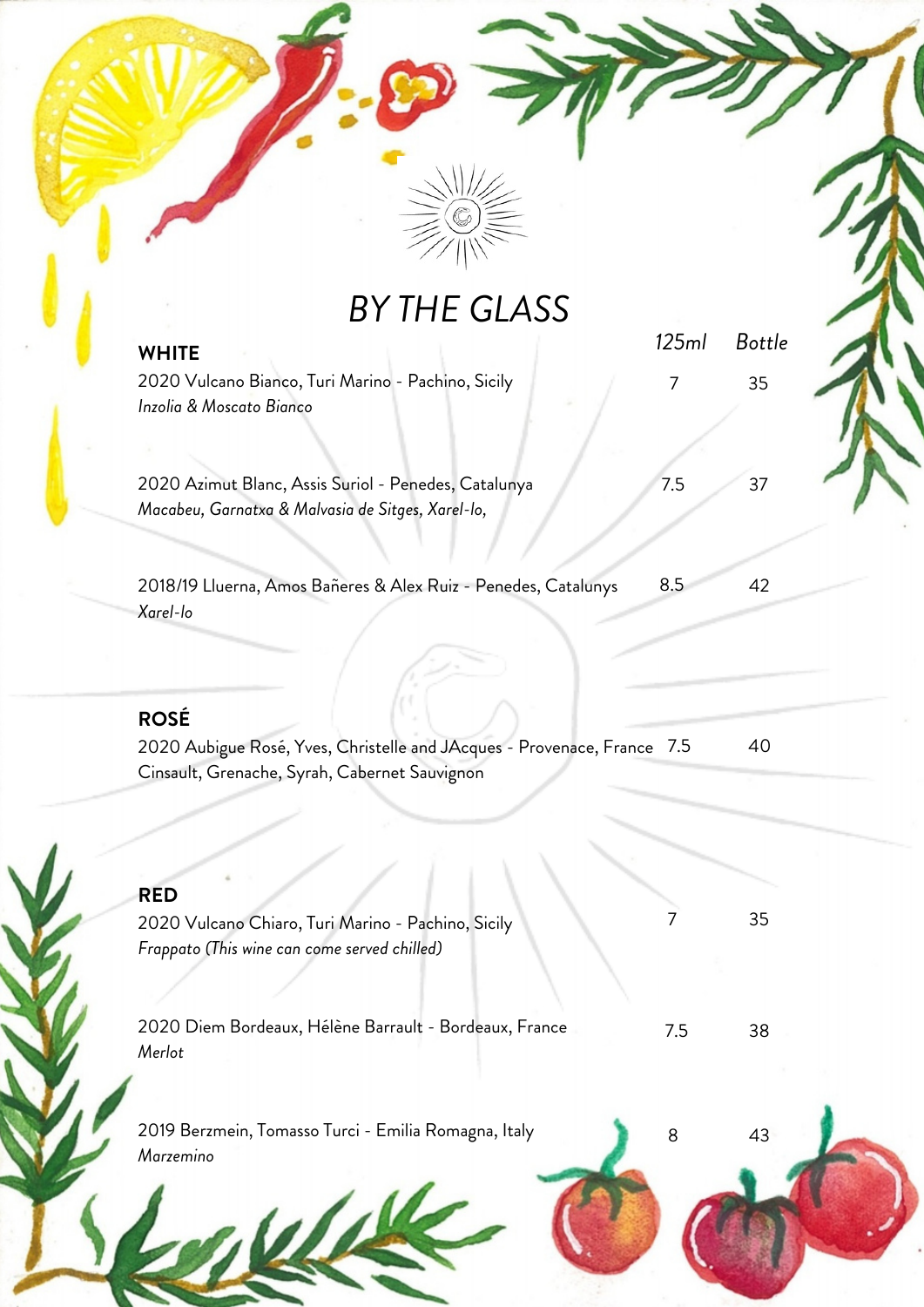

### *PET NATS AND ORANGE*

| <b>SKIN CONTACT</b>                                                             | 125ml | <b>Bottle</b> |  |
|---------------------------------------------------------------------------------|-------|---------------|--|
| 2020 Zeste Maceration, Phillippe Brand - Alsace<br>Pinot Gris                   | 8     | 48            |  |
| 2020 Vej Bianco Antico, Alberto - Varano, Italy<br>Malvasia di Candia Aromatica |       | 63            |  |
| <b>PET NAT &amp; PROSSECCO</b>                                                  | 125ml | <b>Bottle</b> |  |
| Prosecco Artigianale, Veneto - Treviso, Italy<br>Glera                          | 6     | 30            |  |
| 2020 Frisant Rosato, Tomasso Turci - Emilia Romagna<br>Lambrusco Graparossa     | 7     | 42            |  |
| 2020 Malvasia Secco, Camillo Donati - Emilia, Italy<br>Malvasia                 |       | 52            |  |
|                                                                                 |       |               |  |

M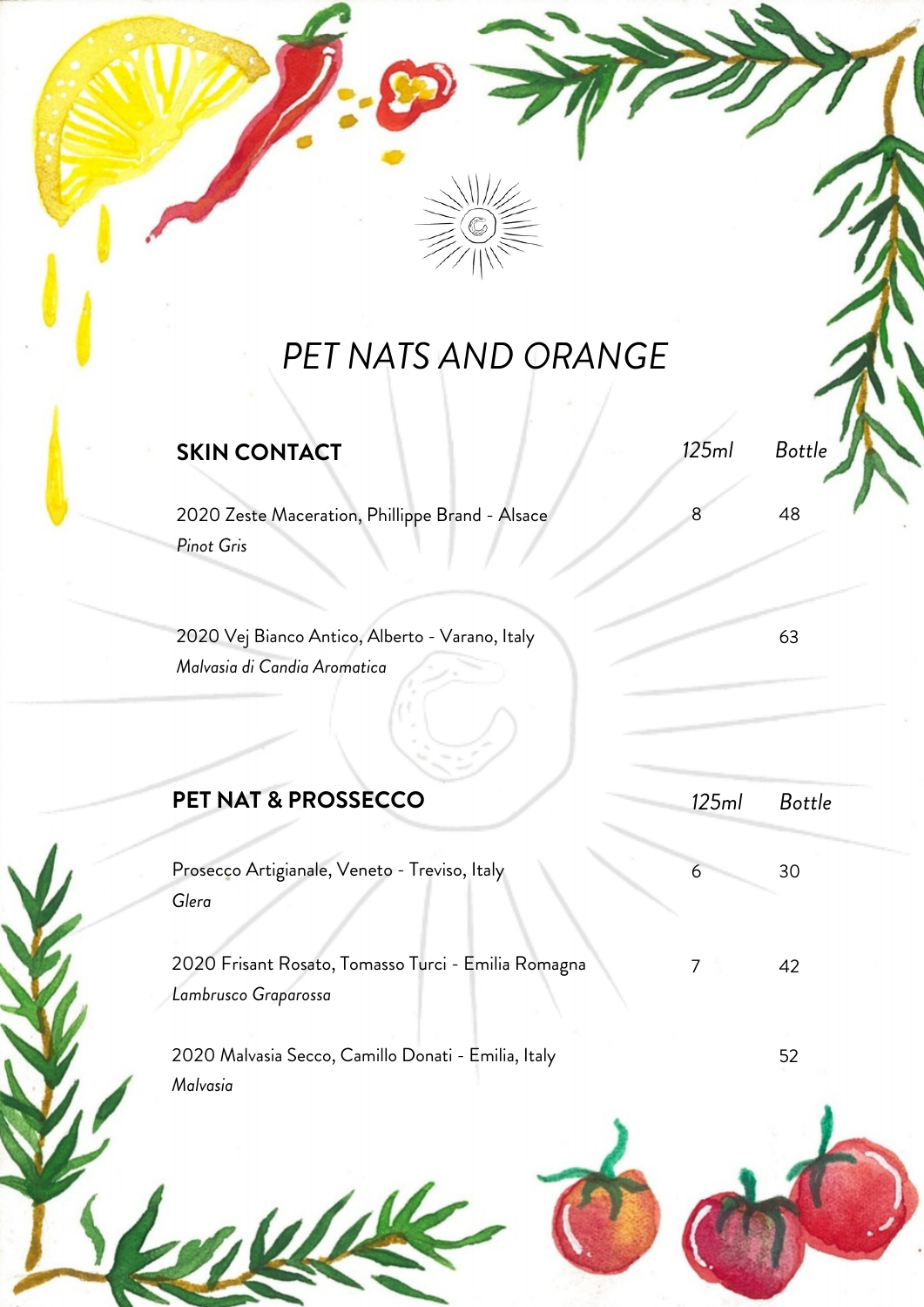#### **WHITE**

*Bottle*

35

37

42

53

52

2020 Vulcano Bianco, Turi Marino - Pachino, Sicily Inzolia & Moscato Bianco

2020 Azimut Blanc, Assis Suriol - Penedes, Catalunya Macabeu, Garnatxa & Malvasia de Sitges, Xarel-lo,

2018/19 Lluerna, Amos Bañeres & Alex Ruiz - Penedes, Catalunys Xarel-lo

2020 Briords, La Pepiere - Muscadet, France *Melon de Bourgogne*

*2019 Hey, Amos Bañeres - La Bleda, Catalunya Macabeu, Xarel-lo*

*2020 Tillingham Field Blend One, Ben Walgate - East Sussex, UK Ortega, Bacchus, Faberebe, Siegerebe, Huxelrebe (500ml)* 65